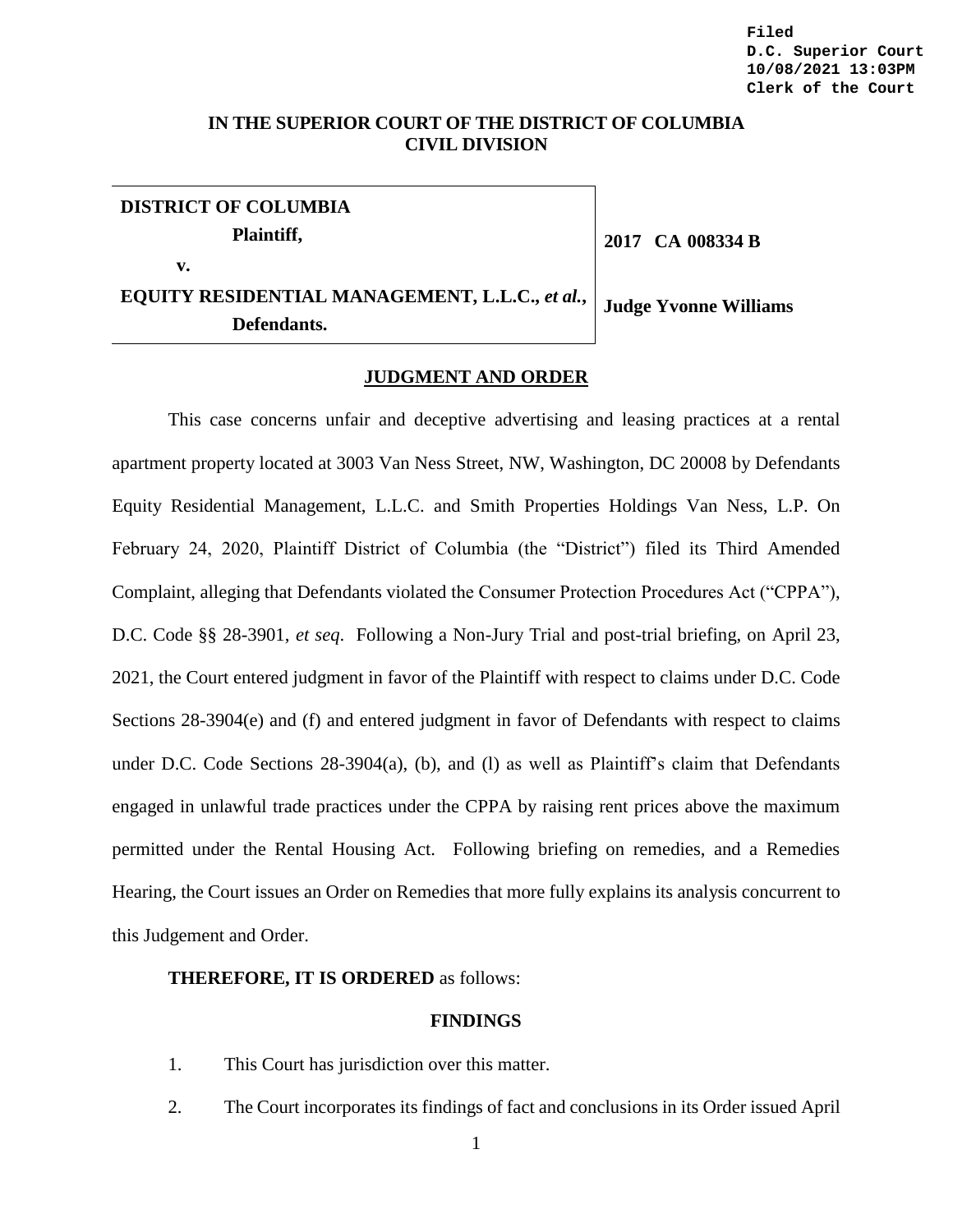23, 2021 concerning Defendants' liability.

3. The Court incorporates its findings of fact and conclusions in its Order on Remedies, concurrently issued with this Judgment and Order.

4. Defendants misrepresented or omitted material information about the accurate monthly apartment rent that would the form the basis of lease renewals. Based on the record, including the Declaration of Rory Pulvino, a Senior Data Analyst at the Office of the Attorney General for the Government of the District of Columbia, consumers paid at least \$150,214.67 in application fees. Further, residents incurred at least \$719,129.52 in rent overcharges for rent increased above the amounts that would have been permissible had Defendants' representations about rental and leasing information been accurate. As a result, Defendants owe restitution for these ill-gotten gains. Prejudgment interest at the rate of 2 percent is appropriate as part of restitution.

5. The sum of costs and attorneys' fees reasonably expended on the litigation totals \$1,010,493.00.

## **I.**

## **MONETARY JUDGMENT**

#### **IT IS FURTHER ORDERED** that:

A. Within sixty (60) days of the entry of this Judgment and Order, Defendants shall pay the District of Columbia restitution in the amount of **\$869,344.19 plus 2 percent simple prejudgment interest**, pursuant to D.C. Code § 28-3909(a). Prejudgment interest shall be calculated per the methodology employed in the Declaration of Rory Pulvino, attached to the District's Brief on Remedies, filed June 25, 2021.

B. The District shall use all amounts collected as restitution to pay restitution to

2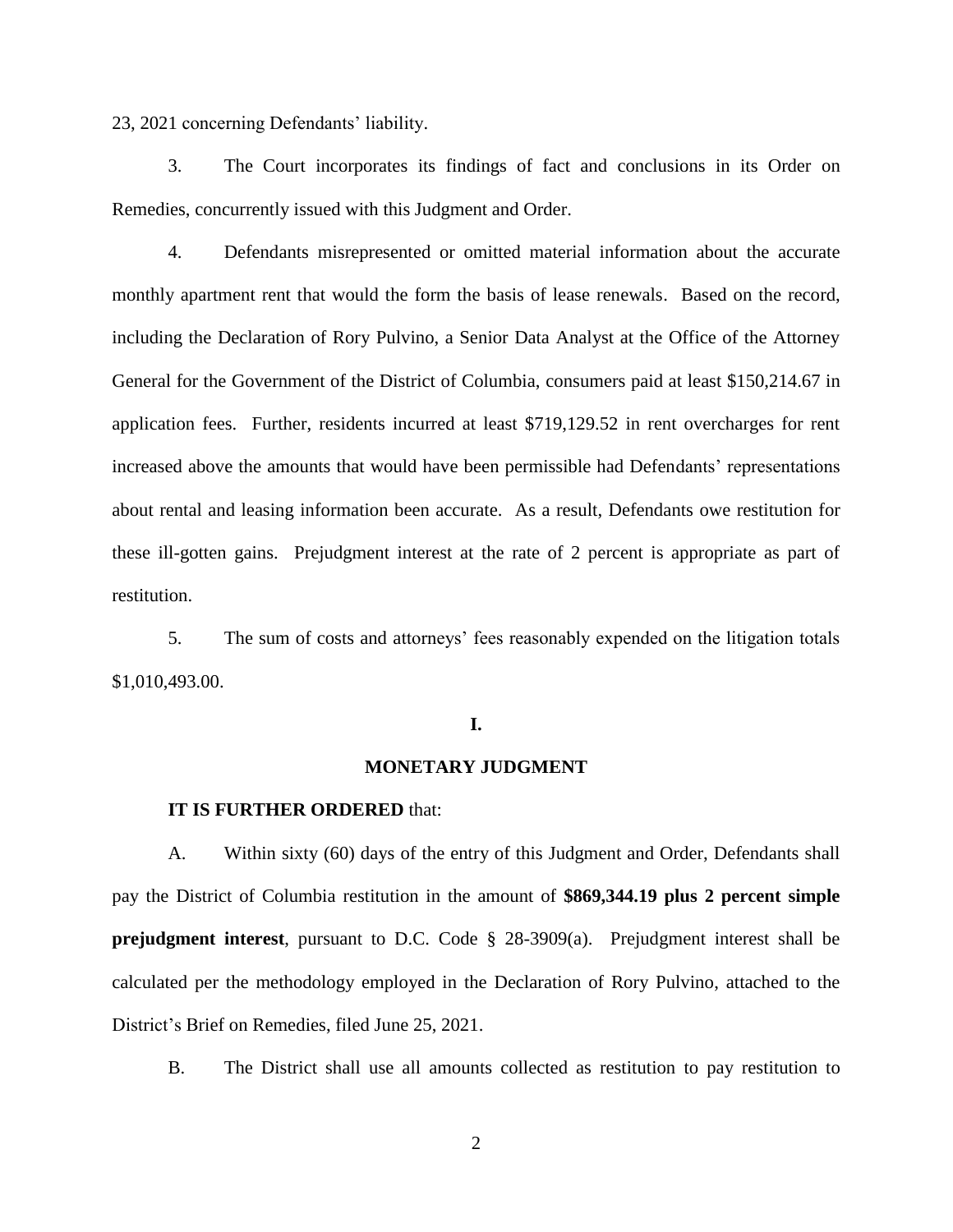consumers who have been harmed by Defendants' unlawful practices. The District shall distribute this restitution in an amount equal to the application fees and/or overcharges each consumer paid Defendants, less any amount that Defendants have already refunded to the consumer, with an applied 2 percent interest. Restitution may be distributed *pro rata* to consumers if Defendants fail to pay all restitution due. The District shall hold any unpaid restitution amounts either as an unclaimed fund for the consumer or it shall use the funds for any other lawful purpose designated by the Attorney General.

D. Defendants shall pay to the District the sum of **\$1,010,493.00** as costs and attorneys' fees, pursuant to D.C. Code § 28-3909(b).

E. Judgment be and hereby is entered against Defendants Equity Residential Management, L.L.C. and Smith Properties Holdings Van Ness, L.P., jointly and severally, in the amounts stated above.

# **II.**

# **RETENTION OF JURISDICTION**

**IT IS FURTHER ORDERED** that this Court retains jurisdiction of this matter for purposes of construction, modification, and enforcement of this Order.

**IT SO ORDERED THIS 8th day of October, 2021.**

 $\overline{\phantom{a}}$ 

**M.** Williams Associate Judge Superior Court of the District of Columbia